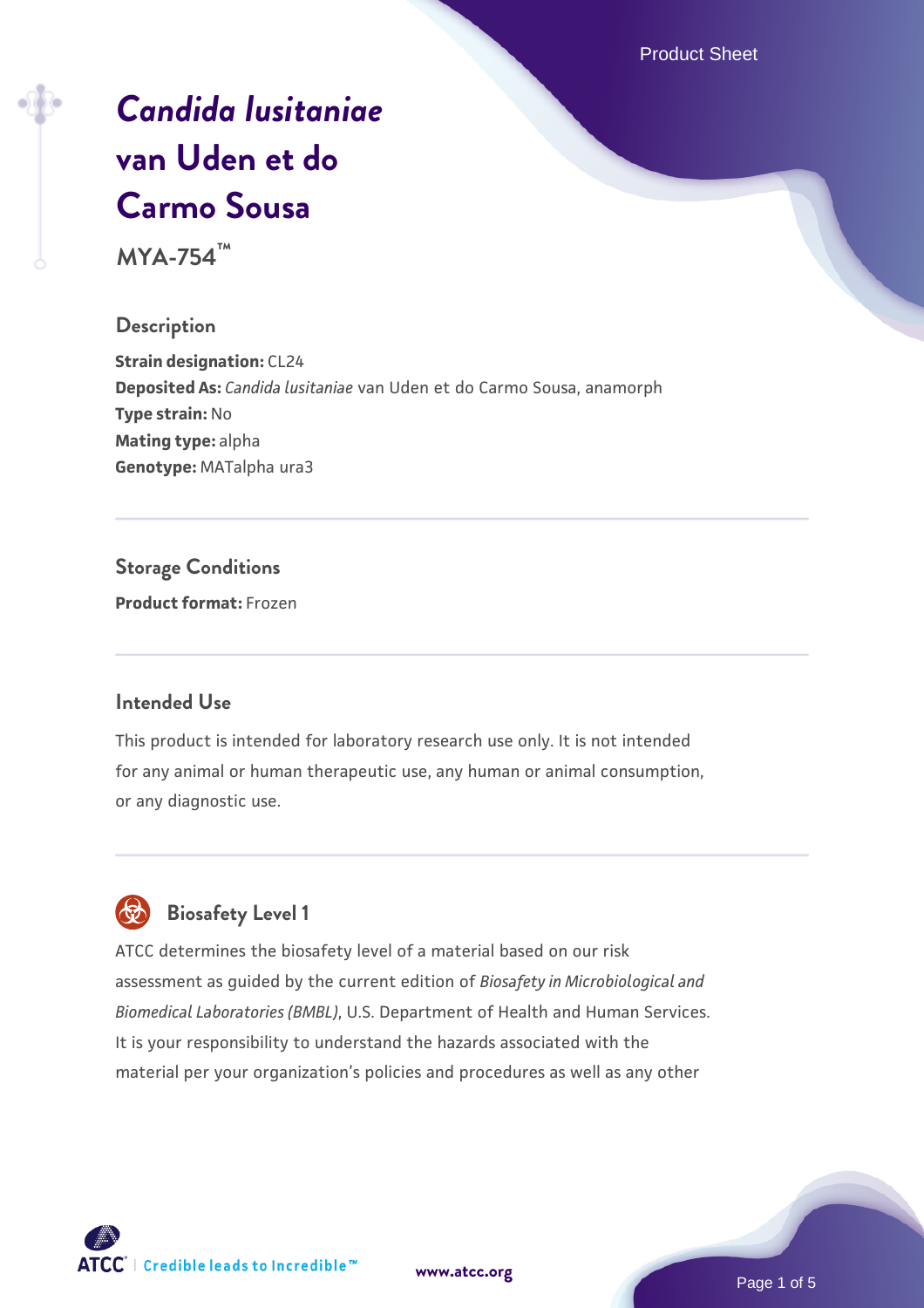#### **Candida Iusitaniae [van Uden et do Carmo Sousa](https://www.atcc.org/products/mya-754)** Product Sheet **MYA-754**

applicable regulations as enforced by your local or national agencies.

ATCC highly recommends that appropriate personal protective equipment is always used when handling vials. For cultures that require storage in liquid nitrogen, it is important to note that some vials may leak when submersed in liquid nitrogen and will slowly fill with liquid nitrogen. Upon thawing, the conversion of the liquid nitrogen back to its gas phase may result in the vial exploding or blowing off its cap with dangerous force creating flying debris. Unless necessary, ATCC recommends that these cultures be stored in the vapor phase of liquid nitrogen rather than submersed in liquid nitrogen.

#### **Certificate of Analysis**

For batch-specific test results, refer to the applicable certificate of analysis that can be found at www.atcc.org.

#### **Growth Conditions**

**Medium:**  [ATCC Medium 1245: YEPD](https://www.atcc.org/-/media/product-assets/documents/microbial-media-formulations/1/2/4/5/atcc-medium-1245.pdf?rev=705ca55d1b6f490a808a965d5c072196) **Temperature:** 30°C

#### **Material Citation**

If use of this material results in a scientific publication, please cite the material in the following manner: *Candida lusitaniae* van Uden et do Carmo Sousa (ATCC MYA-754)



**[www.atcc.org](http://www.atcc.org)**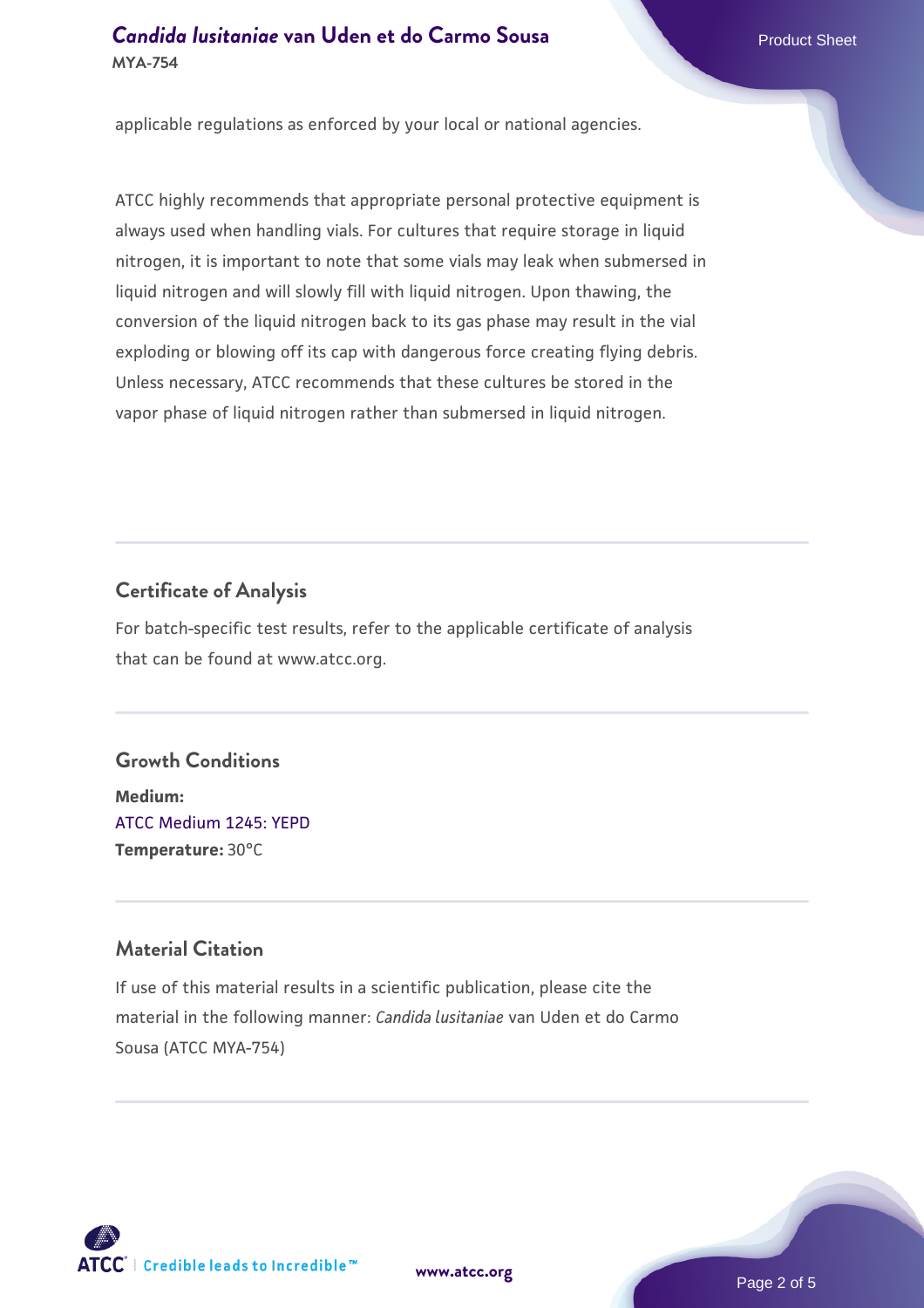## **Candida Iusitaniae [van Uden et do Carmo Sousa](https://www.atcc.org/products/mya-754)** Product Sheet

**MYA-754**

#### **References**

References and other information relating to this material are available at www.atcc.org.

#### **Warranty**

The product is provided 'AS IS' and the viability of ATCC® products is warranted for 30 days from the date of shipment, provided that the customer has stored and handled the product according to the information included on the product information sheet, website, and Certificate of Analysis. For living cultures, ATCC lists the media formulation and reagents that have been found to be effective for the product. While other unspecified media and reagents may also produce satisfactory results, a change in the ATCC and/or depositor-recommended protocols may affect the recovery, growth, and/or function of the product. If an alternative medium formulation or reagent is used, the ATCC warranty for viability is no longer valid. Except as expressly set forth herein, no other warranties of any kind are provided, express or implied, including, but not limited to, any implied warranties of merchantability, fitness for a particular purpose, manufacture according to cGMP standards, typicality, safety, accuracy, and/or noninfringement.

#### **Disclaimers**

This product is intended for laboratory research use only. It is not intended for any animal or human therapeutic use, any human or animal consumption, or any diagnostic use. Any proposed commercial use is prohibited without a license from ATCC.

While ATCC uses reasonable efforts to include accurate and up-to-date information on this product sheet, ATCC makes no warranties or representations as to its accuracy. Citations from scientific literature and

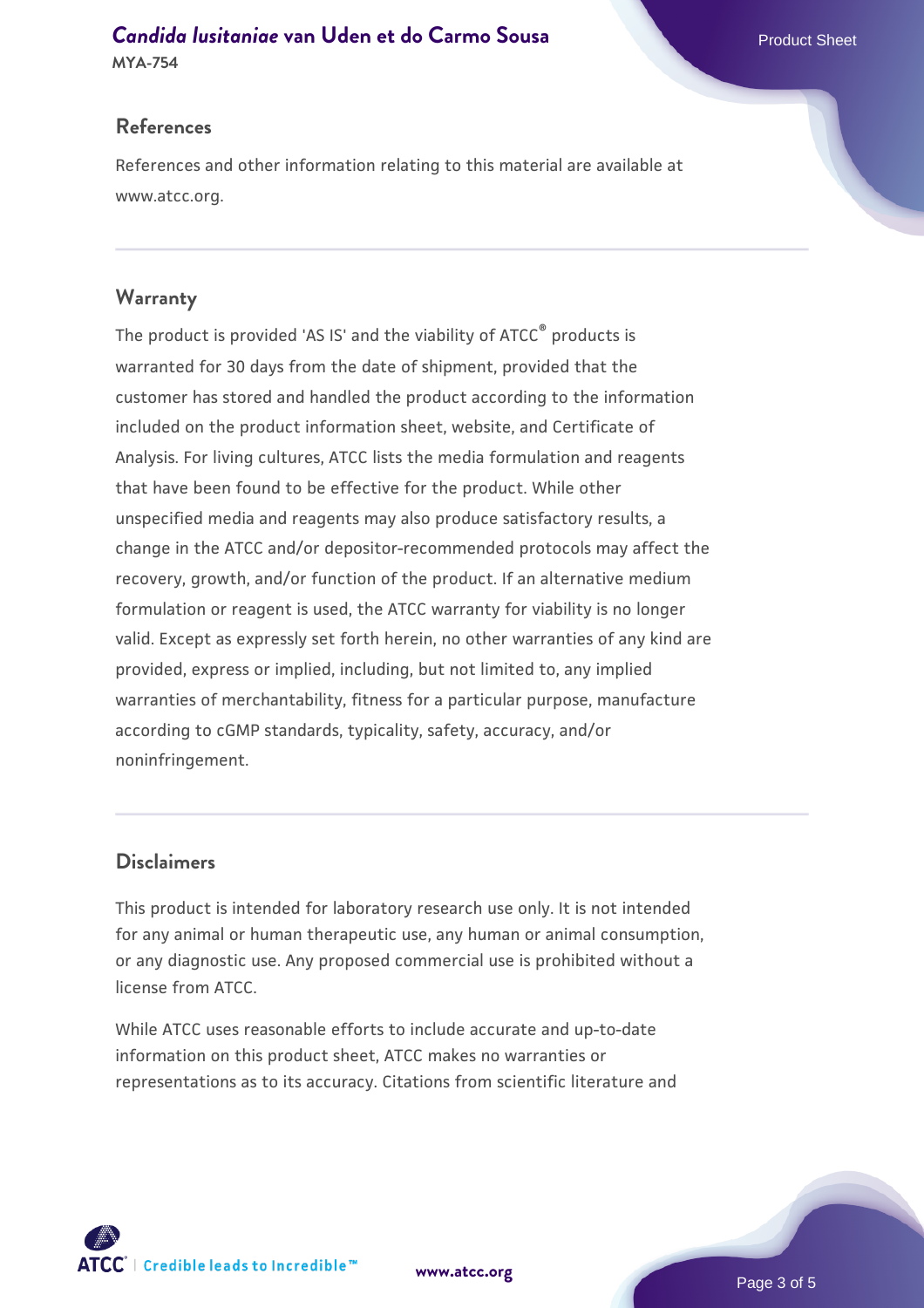#### **Candida Iusitaniae [van Uden et do Carmo Sousa](https://www.atcc.org/products/mya-754)** Product Sheet **MYA-754**

patents are provided for informational purposes only. ATCC does not warrant that such information has been confirmed to be accurate or complete and the customer bears the sole responsibility of confirming the accuracy and completeness of any such information.

This product is sent on the condition that the customer is responsible for and assumes all risk and responsibility in connection with the receipt, handling, storage, disposal, and use of the ATCC product including without limitation taking all appropriate safety and handling precautions to minimize health or environmental risk. As a condition of receiving the material, the customer agrees that any activity undertaken with the ATCC product and any progeny or modifications will be conducted in compliance with all applicable laws, regulations, and guidelines. This product is provided 'AS IS' with no representations or warranties whatsoever except as expressly set forth herein and in no event shall ATCC, its parents, subsidiaries, directors, officers, agents, employees, assigns, successors, and affiliates be liable for indirect, special, incidental, or consequential damages of any kind in connection with or arising out of the customer's use of the product. While reasonable effort is made to ensure authenticity and reliability of materials on deposit, ATCC is not liable for damages arising from the misidentification or misrepresentation of such materials.

Please see the material transfer agreement (MTA) for further details regarding the use of this product. The MTA is available at www.atcc.org.

#### **Copyright and Trademark Information**

© ATCC 2021. All rights reserved. ATCC is a registered trademark of the American Type Culture Collection.

#### **Revision**

This information on this document was last updated on 2021-05-20



**[www.atcc.org](http://www.atcc.org)**